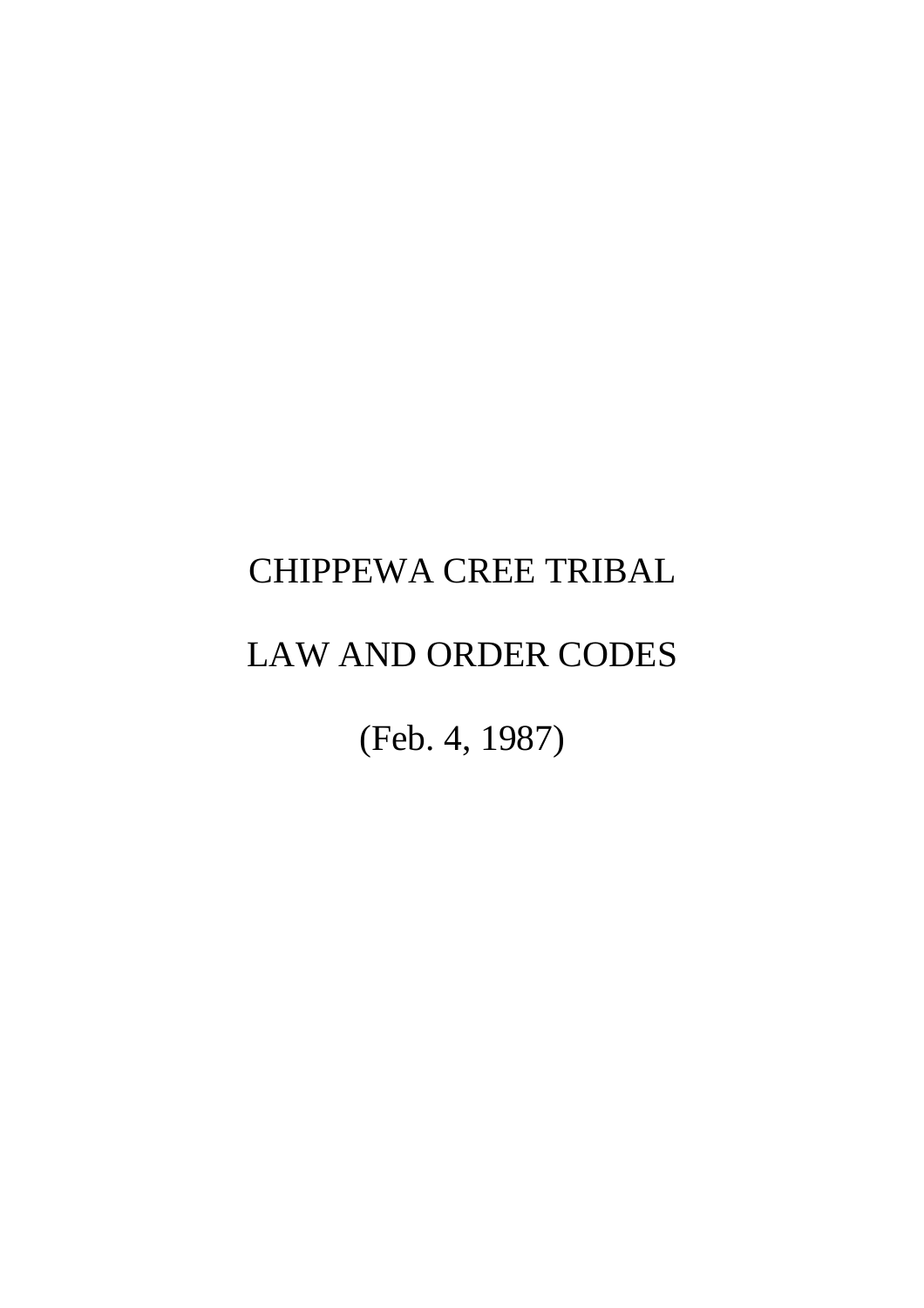#### TITLE 1

#### GENERAL PROVISIONS

# **TABLE OF CONTENTS:**

#### **Chapter 1. Establishing Authority & Courts**

- **1.1 Constitutional Authority**
- **1.2 Prior Inconsistent Ordinances and Resolutions**
- **1.3 Amendments, Modifications, Additions to the Code**
- **1.4 Availability of Code**
- **1.5 Authority to Make and Enforce Administrative Rules**
- **1.6 Creation and Establishment of the Courts**
- **1.7 Composition of the Chippewa-Cree Court of Appeals**
- **1.8 Powers of the Court**
- **1.9 Choice of Law**

#### **Chapter 2. Jurisdiction**

- **2.1 Criminal**
- **2.2 Civil**
- **2.3 Personal Jurisdiction**

#### **Chapter 3. Sovereignty**

- **3.1 Adoption by Reference Not a Waiver**
- **3.2 Application of the Law of Other Jurisdictions**
- **3.3 Sovereign Immunity**

**Chapter 4. Limitations on Actions** 

- **4.1 Civil Actions**
- **4.2 Criminal Actions**

#### **Chapter 5. Principles of Construction**

#### **When Applied**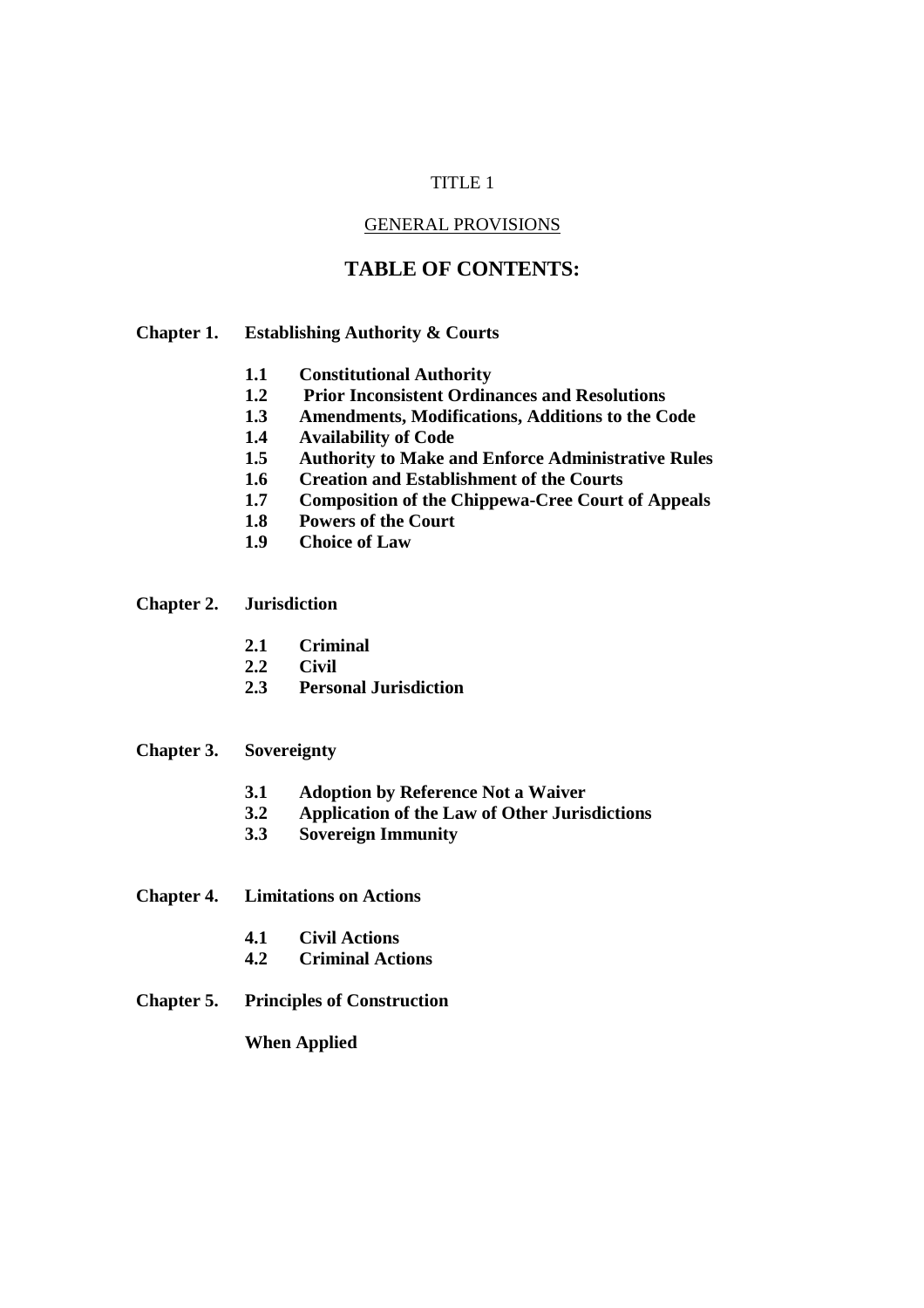**Chapter 6. Contempt of Court** 

- **6.1 Power to Impose Penalty**
- **6.2 Indirect Contempt**
- **6.3 Direct Contempt**
- **6.4 Procedure**
- **6.5 Fine for Contempt of Court**

# **Chapter 7. Definitions**

- **7.1 Signature, Written Instrument**
- **7.2 Oath**
- **7.3 Court Day**
- **7.4 Enrolled Member**
- **7.5 Jail, Juvenile Detention Facility, Detoxification Facility, Overnight Facility**
- **7.6 Person**
- **7.7 Status or Treaty Indians**
- **7.8 Non-Status Indians**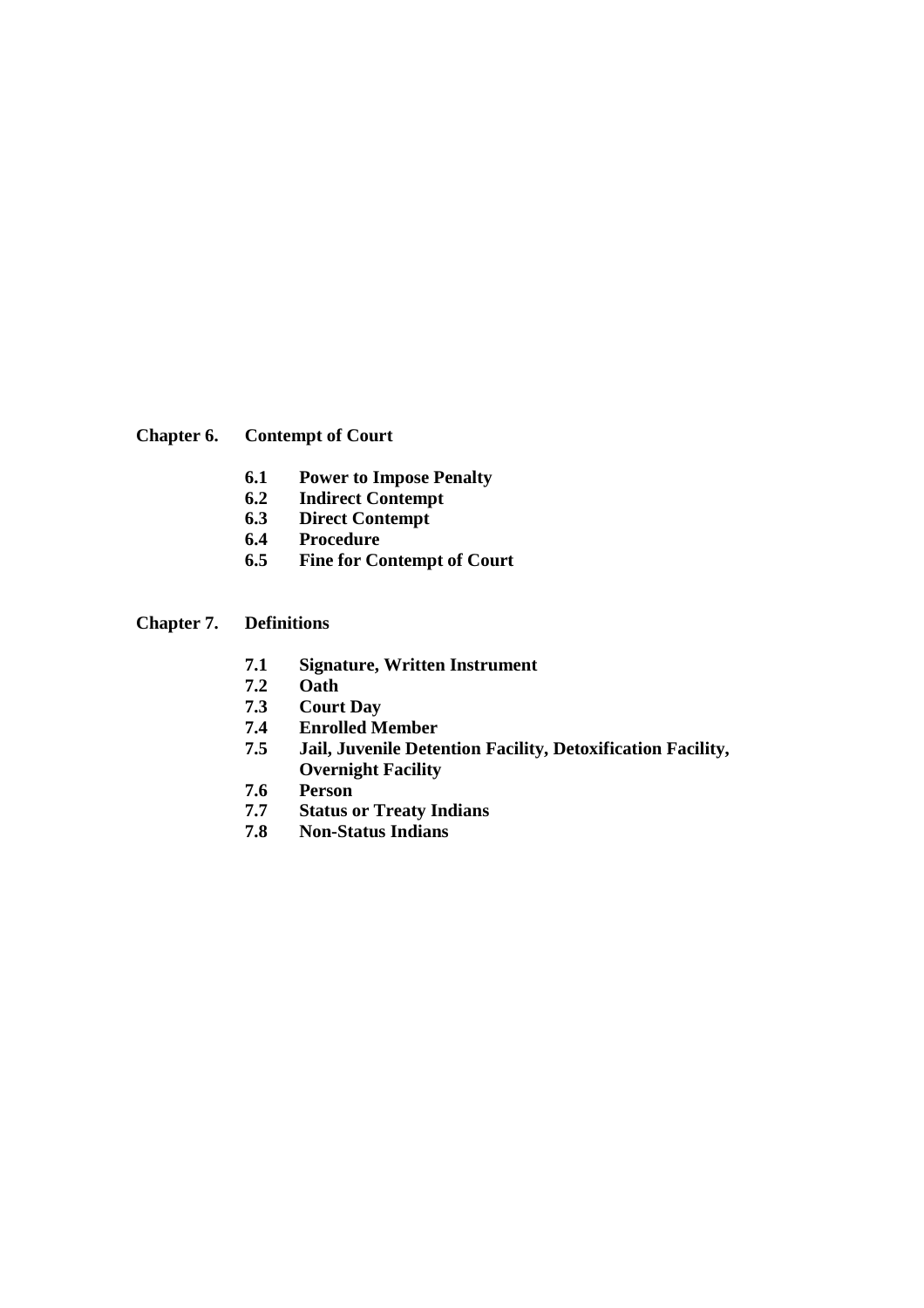# **GENERAL PROVISIONS**

#### **Chapter 1 ESTABLISHING AUTHORITY AND COURTS**

#### **1.1 Constitutional Authority**

The code of the Rocky Boy's Reservation is adopted pursuant to the authority vested in the Business Committee under Article VI, section (1) of the Constitution of the Chippewa-Cree Indians of the Rocky Boy's Reservation.

#### **1.2 Prior Inconsistent Ordinances and Resolutions**

Any and all Code provisions or ordinances inconsistent with, or in conflict with, or contrary to the spirit and purpose of this Code are hereby repealed and have no effect.

#### **1.3 Amendments, Modifications, Additions to the Code**

The code may be amended by ordinances. The adoptions of Tribal Ordinances which effect modifications, additions, or deletions to this Code shall be codified and incorporated in a manner consistent with the numbering and organization of this Code.

#### **1.4 Availability of Code**

Copies of this Code and any amendments shall be kept available for public inspection during regular business hours at the office of the Clerk of the Court. Copies will be made available at cost to anyone who requests the Code.

#### **1.5 Authority to Make and Enforce Administrative Rules**

 The Business Committee may appoint sub-committees to establish rules in areas such as court and resources administration. Rules made by each sub-committee will not be in effect until: (1) they have been posted in a public place and made available upon request for at least thirty (30) days; and (2) any comment made on the proposed rules are considered by the sub-committee.

 Copies of all rules, whether proposed or in effect, shall be available for public inspection during regular business hours at the office at the Clerk of the Court, and the offices of the Business Committee

#### **1.6 Creation and Establishment of the Courts**

The Rocky Boy's Tribal Court is established pursuant to Article XII and Article VI, section 1 (p) of the Constitution of the Chippewa-Cree Indians of the Rocky Boy's Reservation.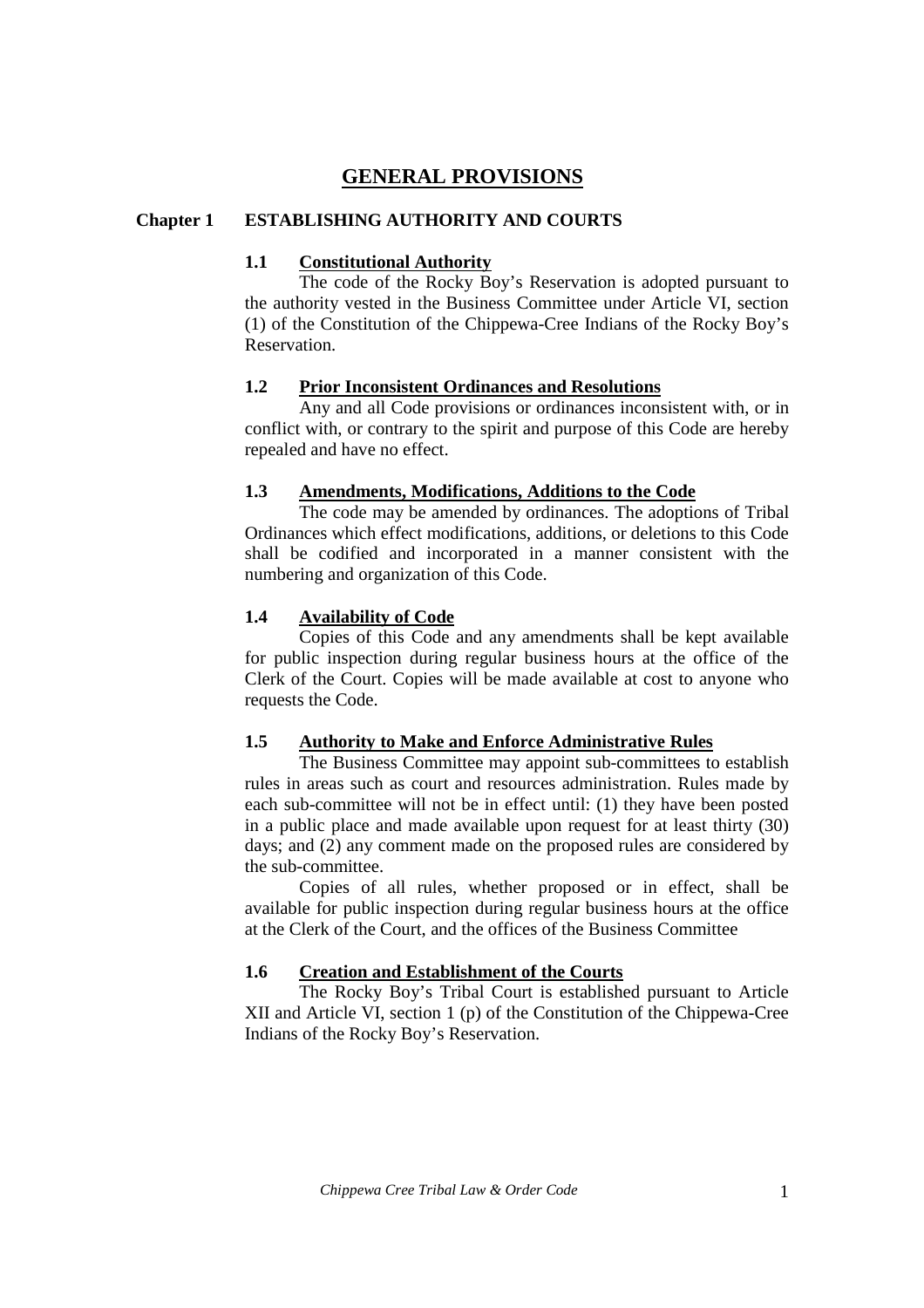# **1.7 Composition of the Chippewa-Cree Courts of Appeal**

Upon the enactment of this Title, the Rocky Boy's Tribal Court shall provide, by court rule, an appellate court for the review of the decisions of the Rocky Boy's Tribal Court.

## **1.8 Powers of the Court**

The Tribal Court shall be a court of general civil and criminal jurisdiction and shall hear appeals from administrative bodies as provided by the Code or Ordinances of the Chippewa-Cree Tribe.

# **1.9 Choice of Law**

The Tribal Court and appellate court, in all actions, shall apply the laws, ordinances, customs, and traditions of the Chippewa-Cree Tribe. In the absence of Tribal Law in civil matters the court may apply laws and regulations of the United States or the State of Montana. Where doubt arises as to customs and traditions of the Tribe, the Tribal Court may request the advice of recognized Tribal elders.

# **CHAPTER 2 JURISDICTION**

# **2.1 Criminal Subject Matter Jurisdiction**

 Jurisdiction of the Judicial Branch shall extend to any and all offenses which affect or concern the Tribe or its members when occurring within the exterior boundaries of the reservation or on any other land or property owned or controlled by the Tribe or adjacent, dependent Indian communities.

# **2.2 Civil Subject Matter Jurisdiction**

 Jurisdiction of the Court shall extend to all civil actions arising in whole or part within the exterior boundaries of the reservation or on any other land or property owned or controlled by the Tribe or adjacent, dependent Indian Communities.

#### **2.3 Personal Jurisdiction:**

 **(1)** The Court's criminal jurisdiction shall extend to any Indian, including Canadian Indians, who commits an offense enumerated within the Code of Offenses within the exterior boundaries of the Rocky Boy's Reservation.

 **(2)** The Court's civil jurisdiction shall extend to any person within the exterior boundaries of the Rocky Boy's Reservation, and to persons who are parties in causes arising out of contacts with the reservation in matters in which the Court has subject matter Jurisdiction.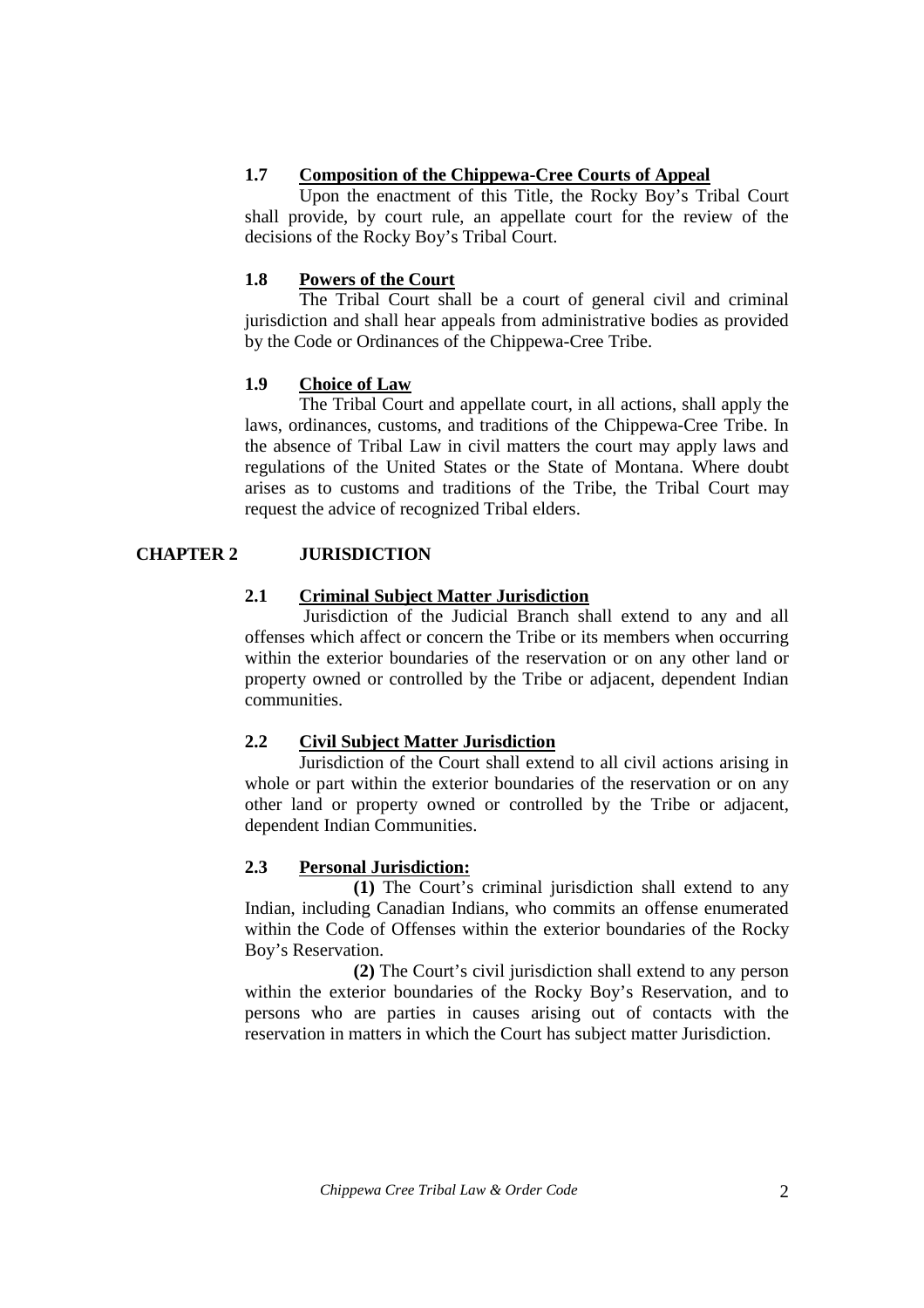#### **Chapter 3 SOVEREIGNTY**

#### **3.1 Adoption by Reference Not a Waiver**

The adoption by the Business Committee of any law by reference into this Code shall not constitute a waiver or cession of any sovereign power or jurisdiction of the Tribe or in any way diminish such sovereign power or jurisdiction. The effect of adoption by reference shall be the addition of the adoption law to the law of the Chippewa-Cree Tribe.

#### **3.2 Application of the Law of Other Jurisdictions**

Application of the law of other jurisdictions by the Tribal Court under the choice of law section of this Code shall not constitute a waiver or cession of any sovereign power or jurisdiction of the Tribe or in any way diminish such sovereign power.

#### **3.3 Sovereign Immunity**

The Tribe shall be immune from suit in any civil action, and its officers and employees immune from suit for any liability arising from the performance of their official duties, except as required by federal law or the Chippewa-Cree Constitution and By-Laws, or as specifically waived by a resolution or Ordinance of the Business Committee.

#### **Chapter 4 LIMITATIONS ON ACTIONS**

#### **4.1 Civil Actions**.

Unless otherwise specifically provided in the Code, the following limitations on the bringing of civil actions will apply:

 **(1)** Any authorized action against the Tribe or its officers or employees arising from the performance of their official duties must be commenced within one (1) year of the date the cause of action arose; and

 **(2)** Any other action must be commenced within three (3) years of the date the cause of action arose; except that any cause of action based on fraud or mistake must be commenced within three (3) years of t he date the aggrieved party discovered or reasonably should have discovered the facts constituting the fraud or mistake.

#### **4.2 Criminal Actions**.

 **(1)** A prosecution for any offense must be commenced within two (2) years of the occurrence of the offense.

 **(2)** The period of limitations does not run during any period in which the offender is not physically located on the reservation or when a prosecution had been initiated in another jurisdiction against the offender for the same conduct.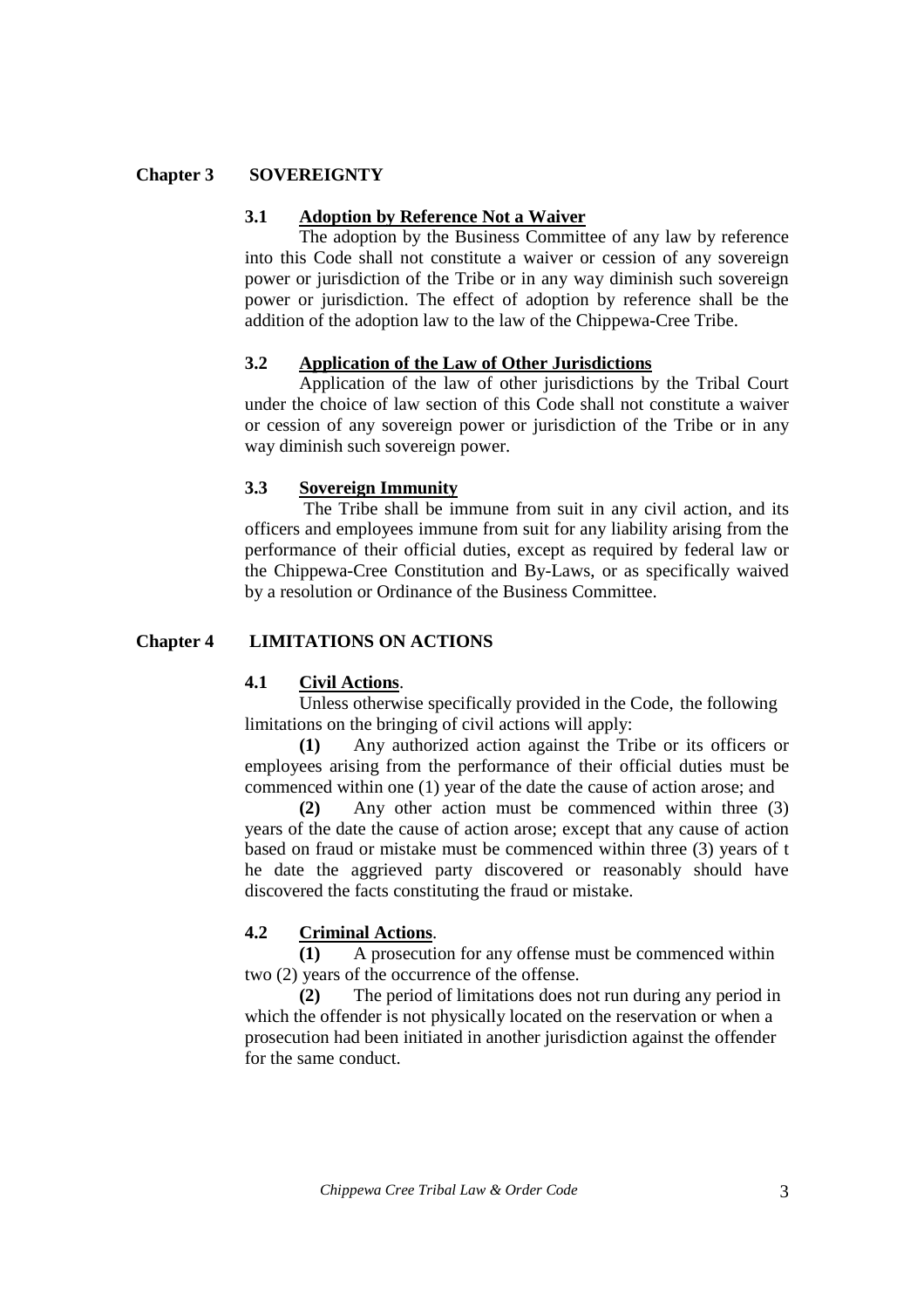#### **Chapter 5 PRINCIPLES OF CONSTRUCTION**

#### **5.1 When Applied:**

The following principles of construction apply to all of the Code unless a different construction is obviously intended:

(1) Masculine words shall include the feminine, feminine words shall include the masculine, singular words shall include the plural and plural words shall include the singular.

 (2) Words shall be given their plain meaning and technical words shall be given their usually understood meaning where no other meaning is specified.

 (3) Wherever a term is defined for a specific part of this Code, that definition shall apply to all parts of this Code unless a contrary meaning is clearly indicated.

 (4) This Code shall be construed as a whole to give effect to all its parts in a logical, consistent manner.

 (5) If any provisions of this Code or the application of any provisions to any person or circumstances is held invalid, the remainder of this Code shall not be affected. The provisions of this Code are declared to be severable.

 (6) Any typographical errors or omissions shall be ignored whenever the intended meaning of the provisions containing the error or omission is otherwise reasonably certain to the Court.

 (7) In the resolution of any other issues of construction due regard shall be given to the underlying principles and purpose of this Code.

#### **Chapter 6 CONTEMPT OF COURT**

#### **6.1 Power to Impose Penalty**

The Tribal Court and Court of Appeals have the power to penalize or punish anyone for contempt of the Court's judgment, orders or decrees and for conduct in or near the Court which shows disrespect for the Court.

#### **6.2 Indirect Contempt**

Indirect contempt is the knowing failure to comply with an order of Court to do, or not do, something for the benefit of a party, or is an interference with the process of the Court. Indirect contempt includes but is not limited to:

 (1) Disobedience of a subpoena, judgment or other order of the Court;

 (2) Falsely presenting oneself as an officer, attorney or council of the Court;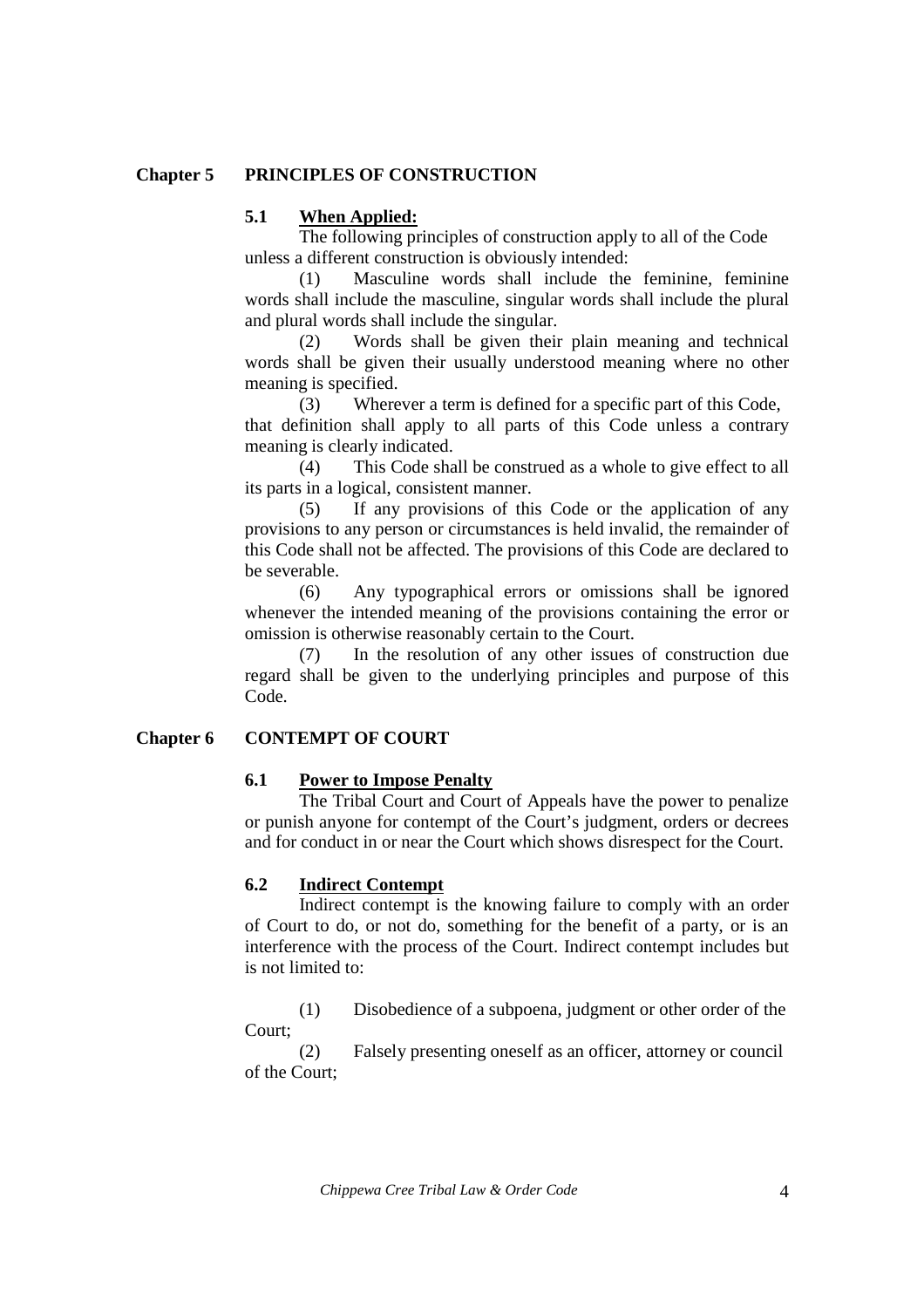(3) Detaining a witness, party to an action, or officer of the Court while the witness, party or officer is going to, remaining at or returning from a judicial proceeding;

 (4) Any other interference with the process or proceeding of the Court; and

 (5) Neglect or violation of duty by a person appointed or elected to perform a judicial service.

# **6.3 Direct Contempt**

Direct contempt is a disrespectful act done in the presence of the Court or near to the court, which offends the dignity of the Court. Direct Contempt includes but is not limited to the following:

 (1) Disorderly, contemptuous or insulting behavior directed toward the Court during the course of a judicial proceeding;

 (2) Conduct or speech which tends to interrupt the course of a trial or other judicial proceeding;

(3) Conduct which deceives the Court; and

 (4) Disobedience of the Court during the course of a judicial proceeding.

# **6.4 Procedure.**

 (1) Contempt committed in the presence of the Court may be penalized by the court without a hearing to determine the facts which constitutes the contempt.

 (2) Contempt allegedly committed outside the presence of the Court may be penalized only after a hearing which establishes the facts constituting the contempt.

# **6.5 Fine for Contempt of Court**

 Contempt of Court may be penalized by a civil fine not to exceed \$500 for each instance of contempt.

# **Chapter 7 DEFINITIONS**

#### **7.1 Signature, Written Instrument**

As used in this Code, "signature" shall mean any written signature, or any mark or thumbprint witnessed by the written signature of at least one (1) witness to the act. Wherever this Code shall refer to a "Written Instrument" that shall be construed to mean an instrument typed, printed, or written out in hand, and signed by the person who makes it.

# **7.2 Oath**

As used in this Code, "Oath" shall mean "Oath or affirmation," and "sworn" shall mean "Sworn by oath or affirmation."